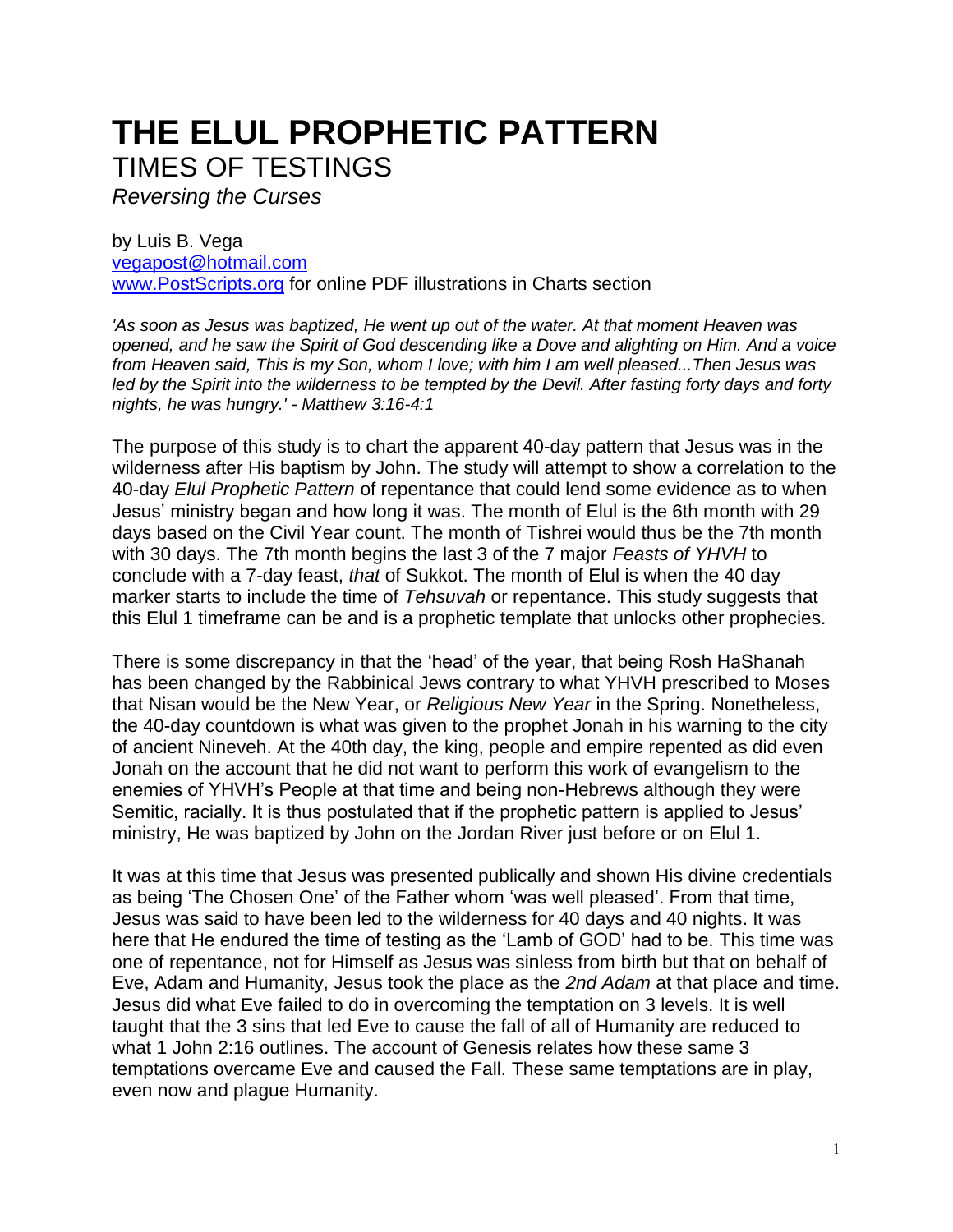Jesus came as the *2nd Adam* to reverse the curse and overcome the temptation on behalf of Humanity. What was the key or difference? The difference was and is the Word of YHVH. It is not found in the Koran or other 'holy books' of man's vain philosophies. It is what Jesus used to overcome each temptation and this after fasting and being at the most physical, mental and psychological weakest point humanly possible. Consider that it was Jesus' humanity here that was tempted and Jesus, being fully GOD and Man, did not rely on His divine power, other than to be led by the Holy Spirit, etc. These are the sins of Eve, delineated and how Jesus overcame.

| Eve                           | 1 Peter 2:19              | <b>Jesus</b>                                 |
|-------------------------------|---------------------------|----------------------------------------------|
| 1. It was good to eat.        | The desires of the flesh. | Tempted to turn stone to bread.              |
| 2. That which was attractive. | The desires of the eyes.  | Tempted to test fate off pinnacle of Temple. |
| 3. Seek to dominate.          | The pride of life.        | Tempted to possess Kingdom.                  |

Jesus' sword was the 'sayings of YHVH", the *Rhema's* found in the *Devarim* or the book of Deuteronomy. *Devarim* means, the 'Spoken Words'. It is the last or 5th of the books of Moses in the Torah. It basically specifies of the contract of the Covenant made between YHVH and Israel, as a husband to a wife in a marriage contract and covenant also. This recounting was given by Moses to the congregation in the desert just before entering in the *Promised Land*. The following are the specific weapons or words used by Jesus in each account based on this Covenant or promise made between each other.

## *The Testing of the Messiah Solution*

*1 Make bread out of stones to relieve his own hunger. Deuteronomy 8:1-3 2 Jump from a pinnacle and rely on Angels to break His fall. Deuteronomy 6:16 3 Worship Lucifer in return for all the Kingdoms of the world. Deuteronomy 6:13*

In one sense, Jesus at this time technically defeated Lucifer, sin and the world. What was required next was to proclaim this 'good news' to Israel first and then to the Gentiles as a type of Prophet Jonah. The enactment of the work was to be initiated by the death, burial and resurrection of Jesus by way of the cross. The 40th day occurred on Yom Kippur, or 10 days after the Feast of Trumpets. These 10 days are called the '10 Days of Awe'. If the prophetic pattern is what occurred, then it was in the synagogue of Nazareth where then Jesus was given the Scroll in which the reading for that day was Isaiah 61. It was the portion of Scripture that proclaimed the *Year of Jubilee*, the setting 'free of the captives that sat in darkness', etc.

Amazing, as it has been noted over the centuries is that Jesus did not read the 2nd portion of the text that specifies the 'vengeance of our GOD". That day is reserved in full measure for the 'Wrath of the Lamb' to come after the Rapture of the *Bride of Christ*. It was at that time that even as a typology, the sending off of the scapegoat to be hurled off a cliff is what occurred with Jesus to a certain extent. As the *Last Prophet* of YHVH had 'no honor in his own home', the *Elders of Zion* of the Synagogue were irate and skeptical of his credentials and sought with the crowd to throw Jesus off the cliff outside of the town. This occurrence followed the prophetic script of the *Scapegoat* that would be released on Yom Kippur as Jesus came to be the *Scapegoat*, the *Lamb of GOD* that was foreshadowing the coming day at the *Cross of Calvary*.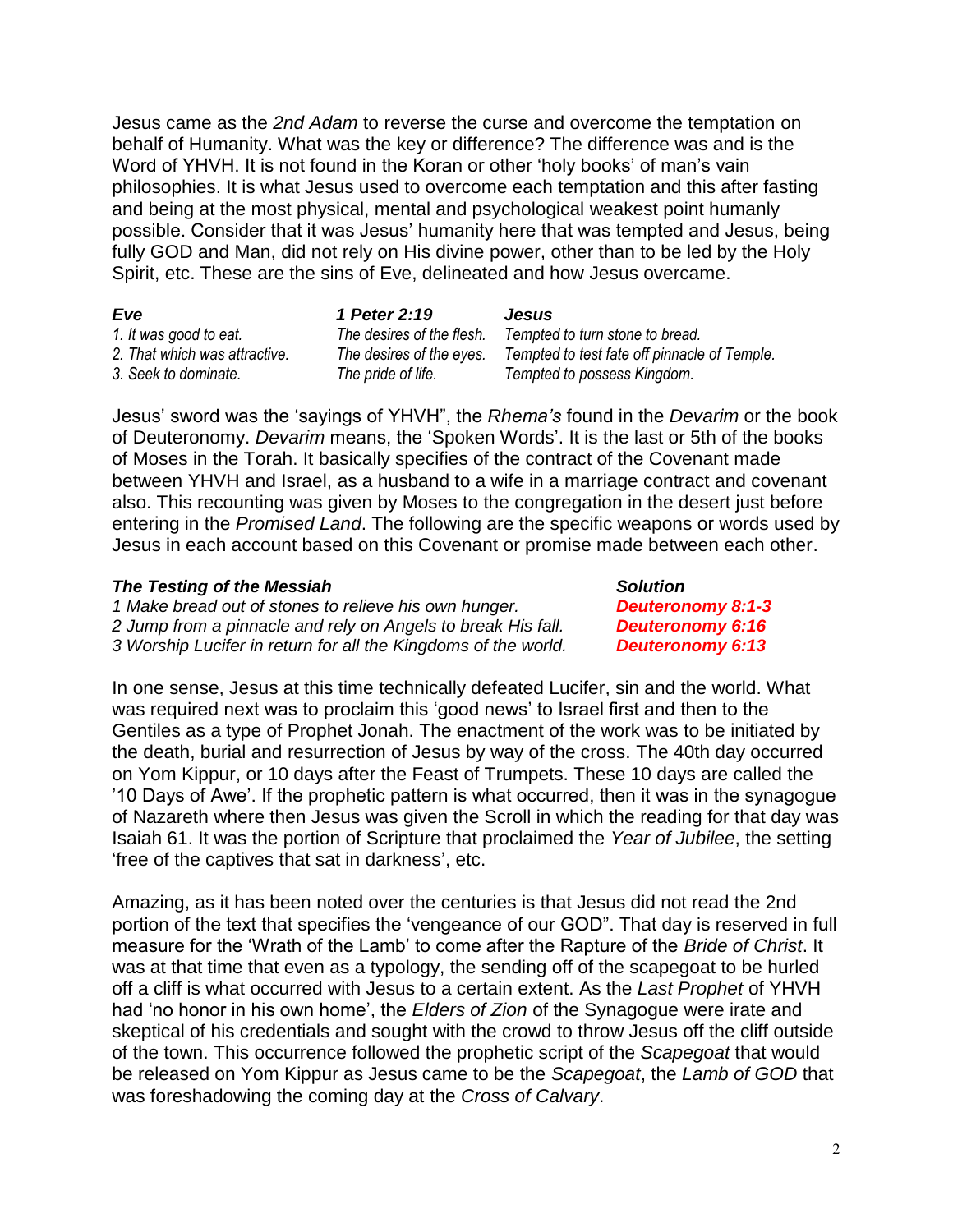As a foreshadowing of the prophet Jonah, Jesus concludes the 40 days of repentance for the nation of Israel and He becomes the *Atonement*. On Yom Kippur could be the foreshadowing of the *Passover Lamb*, the *Scapegoat* at the *Cross of Calvary*. It would be *Bar Abbas*, another 'Son of the Father' that would be chosen instead to be set free as Jesus was bound. Based on this *Elul Prophetic Pattern*, it would appear that indeed, Jesus started His 40-day testing in the wilderness on Elul 1 or the day after. This has amazing ramifications as that year was thus an end to a *Sabbatical Year Cycle* on one hand and the start of Jesus' public ministry on the other.

This study postulates that Jesus' ministry was for 1260 days or 3.5 years based off a 360 day/year count with an additional 30 days or month to consider a leap year and the 40 day time of testing for a total of 1290 days. This study supports the hypothesis that Jesus was born on September 11, -3 BC. This means that Jesus was thus 30 years old by 10 days when He read publically from Isaiah. Jesus was 29 years old at the time of His baptism that correlated to the later part of August, usually around the 20-22nd. What was also astronomically significant is how the following alignments occurred at His birth. The following are the Star alignments that converged at Jesus' birth in *Leo* and *Virgo*.

*1. Jupiter at King Star Regulus in Leo = Trumpets 2. Mercury 'birthed' in Virgo on 20th = Yom Kippur*

*3. Venus 'birthed' in Virgo on 29th = End of Sukkot*

The year was 28 AD and based on the *Star of David* astronomical alignment that occurred on -5 BC, one also occurred on 28 AD to configure a 'bookend' of sorts, astronomically. Thus, if one would count 1290 days from Yom Kippur, it would result in April 1, 32 AD. This, date would correlated to when the lambs would be 'tested' or inspected for 10 days. This would also correlate to when Jesus rode into Jerusalem on the donkey and was 'inspected' by the *Elders of Zion* for 10 days as well. However if one counts from when the Feast of Sukkot was finished in September 30 or October 2, 28 AD, thus the count corresponds to April 14, 32 AD which is the day of the crucifixion per this study's argument. However, there is an 11-day discrepancy based on the switch from Julian to Gregorian calendar.

*1. From Yom Kippur on Sep 20, 28 AD + 1290 = Apr 1, 32 AD 2. From end of Sukkot on Oct 2, 28 AD + 1290 = Apr 13, 32 AD*

The April 13, 32 AD date would corroborate the theory that Jesus died at this time and coincided with the midnight *Blood Moon* as it was during the 1st Passover in Egypt. What this study further seeks to examine is that this Elul 1 pattern with its 40 days of repentance and 'testing' can be extended and applied to the destruction of the 2nd Temple in 70 AD and more amazingly when the 3rd Temple could be rebuilt also. If one uses this same prophetic blueprint of a 40 day-to-year conversion as a countdown, the similarities are amazing. In the 1<sup>st</sup> Elul Prophetic Pattern, the countdown would occur approximately about halfway into Jesus' ministry, which would be about the year 30 AD. This would set the stage as at that time, Jesus cursed the Fig Tree that represent Israel for having nor 'fruit' of repentance.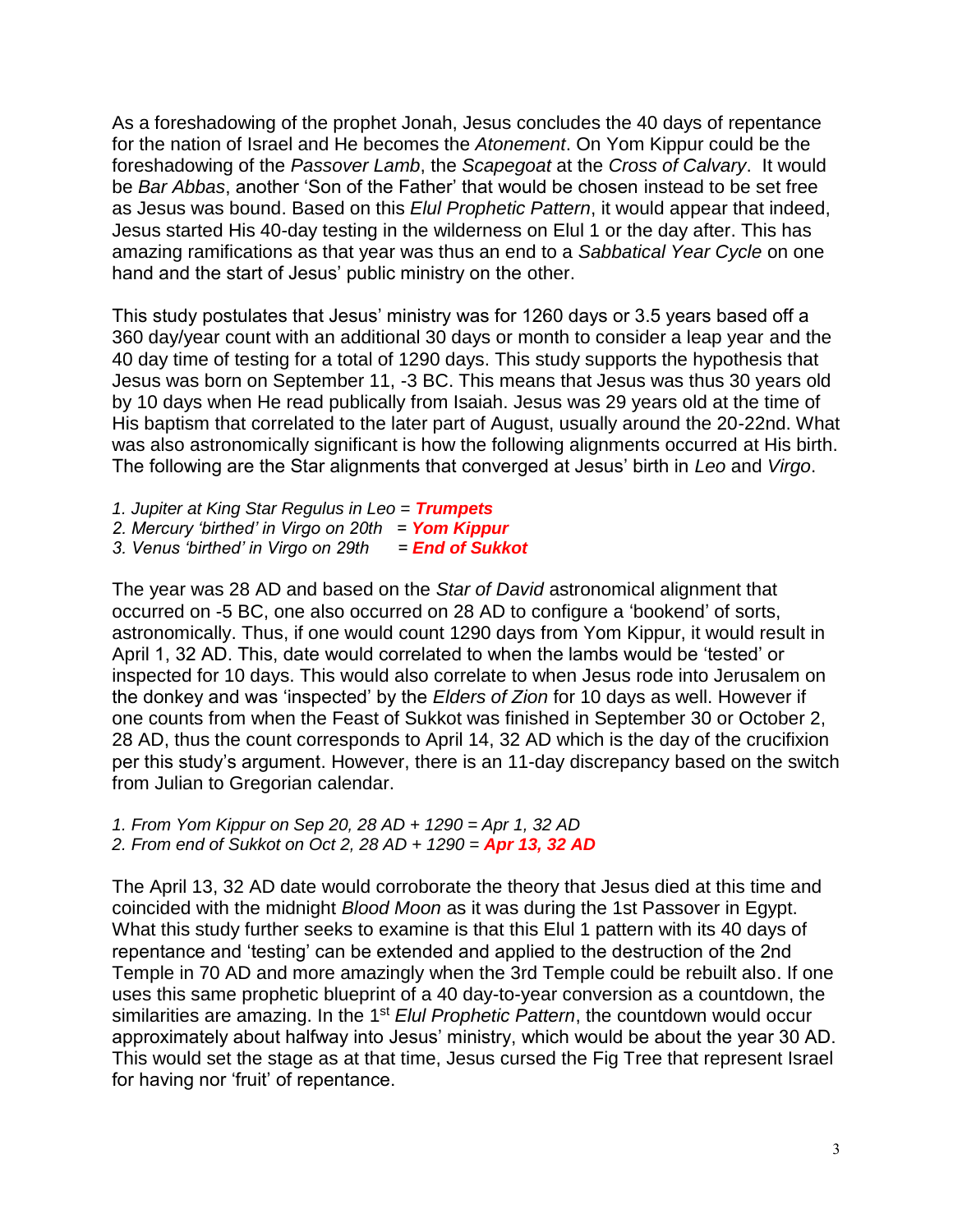Perhaps Jesus' ministry started the 40-year *Elul Prophetic Pattern* countdown that amazing coincided on a prophetic type of a Yom Kippur, that of the *9th of Av* around the 8-11th of August in 70 AD. As Yom Kippur is when the nation is said to be weighed in the balance, in this case, it was found wanting or deficient. It was from that time forward that the *Jewish Diaspora* occurred and the nation of Israel, which was in fact the last Tribe of Judah along with the Levites and Benjamin were sent into the nations. Sadly, in this case, prophetically Israel as a nation succumbed to the 3 sins of Eve and likewise caused the fall of the whole nation and its posterity. However, as part of the reversal of the curse of the Fig Tree, the grafting-in of the Gentiles occurred due to Israel's sin.

| <b>Kingdom Proclaimed</b>     | <b>Destruction of 2nd Temple</b>              |
|-------------------------------|-----------------------------------------------|
| <b>Israel Rejecting Jesus</b> | $9^{th}$ of Av                                |
|                               | ------ Elul 1 Prophetic Pattern ------------- |
| <b>30 AD</b>                  | <b>70 AD</b><br>$(40$ Years)                  |

Due to the eternal *Covenant* between YHVH and Abraham, 1 Tribe was allowed to remain, that of King David's and from where the Messiah came and will come again, Jesus the *Root of Jesse* and *Lion of the Tribe of Judah*. Thus in 1948, the same amount of timespan there was from Adam to Abraham and from Abraham to Jesus was and is the prophetic template to have Israel reborn as foretold by Isaiah. Then subsequently in 1967 the *Old City* and *Temple Mount* were secured back from the Muslims. This is one apparent affirmation that the *Elul Prophetic Pattern* is prophetic and in play. The last component of this restoration is the reconstitution of the 3rd Temple.

| 6 Day War            |                                         | <b>Noah's Flood Anniversary</b> |
|----------------------|-----------------------------------------|---------------------------------|
| Jerusalem recaptured |                                         | Countdown to 3rd Temple         |
| June 7, 1967         |                                         | November 8, 2006                |
|                      |                                         |                                 |
| 1967                 | (40 Years x 360 day/year = $14400$ days | 2006                            |

Based on the *Olive Discourse*, the Nation, the City and the Temple are a prerequisite that have to be in place during the *Last Days* when Jesus returns. As Jesus came to revere the curse that was caused by the Fall of Eve and Adam in the *Garden of Eden,* so too is Christ Jesus working to likewise reverse the Curse of the *Fig Tree* for His Earthly People. Likewise, until Jesus' 2nd coming, He is individually seeking to reverse the curse for each human on Earth. However, it is incumbent on each human to avail themselves of this condition of a need for repentance before the atonement can be accredited to one's spiritual and fallen condition.

What this study also incorporates into the timelines is the factor of the *phi ratio* that appears to be at the core of the prophetic patterns of the *Creator*. For example in the 1st *Elul Prophetic Pattern* concerning Jesus' testing in the wilderness, the *phi ratio* from Elul 1 to the Yom Kippur date has the fulcrum start at the Feast of Trumpets. In the 2nd *Elul Prophetic Pattern* concerning the destruction of the 2nd Temple in 70 AD, the *phi ratio* from 30 AD where the *Fig Tree* was 'cursed' and Jesus' ministry was at an approximate midpoint, the type of Yom Kippur occurred on the 9<sup>th</sup> of Av in August of 70 AD. The fulcrum of the *phi ratio* spiral at 60 AD.